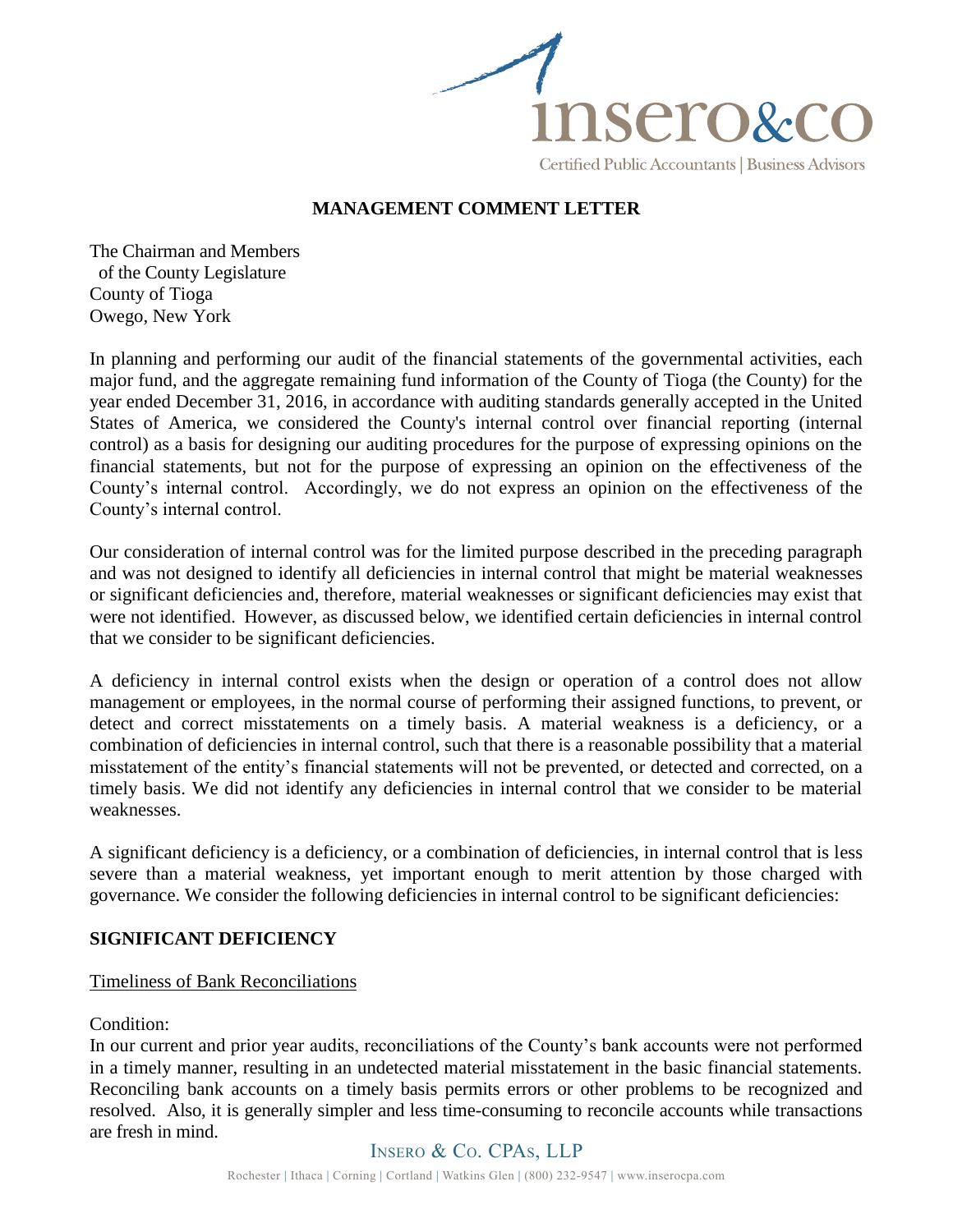### Recommendation:

It was recommended management establish internal controls to ensure bank reconciliations are performed in a timely manner.

# Current Status:

The conversion to new financial software caused a significant delay in reconciling bank accounts. It appears the County has made progress in 2017, and is more current in this process. However, these issues have continued to delay issuance of the County's audited financial statements.

We will review the status of this matter during our next audit engagement and will be pleased to discuss these in further detail at your convenience or perform any additional study of these matters.

# **Other Matters**

Current Year Findings:

# Negative Cash

# Finding:

During our current year audit, individual funds in the pooled money market cash accounts had negative balances at various points during the year. The County Road and Self Insurance Funds had negative cash balances at year end.

### Recommendation:

We recommend management monitor individual fund cash balances in the pooled money market account and report negative balances as a liability in the Balance Sheet or transfer cash between funds to ensure balances remain positive for each fund within the pooled money market account.

### Deficit Fund Balances

### Finding:

During our current year audit, we noted the County Road Fund and Internal Service Fund had negative unassigned fund balances of \$(78,200) and \$(2,557,383), respectively at December 31, 2016.

# Recommendation:

We recommend management consider developing a plan to eliminate deficit fund balances as they plan future budgets and transfers from the General Fund.

### Capital Asset Inventory Valuation

Finding:

It has been several years since a full valuation of the County's capital assets has been performed.

# Recommendation:

We recommend the County evaluate the need for a full capital asset appraisal as part of budget and planning processes.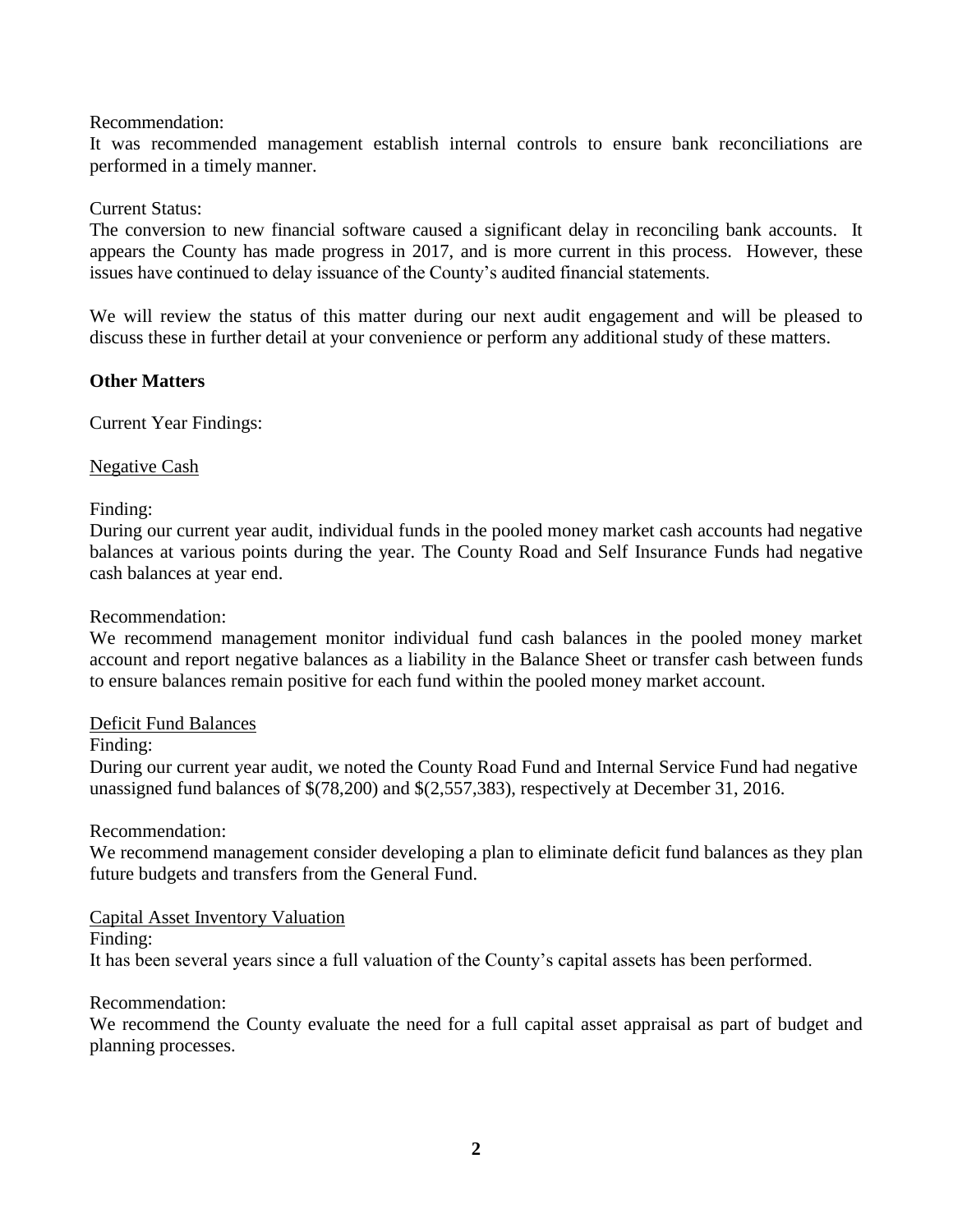# **DISCUSSION ITEMS**

# Impact of Future Standards of the Governmental Accounting Standards Board (GASB)

The County of Tioga is in the process of assessing the future effects of each of the following:

- GASB has issued Statement No. 73, "Accounting and Financial Reporting for Pensions and Related Assets that are not within the Scope of GASB Statement No. 68, and Amendments to Certain Provisions of GASB Statements No. 67 and No. 68," effective for the year ending December 31, 2017.
- GASB has issued Statement No. 75, "Accounting and Financial Reporting for Postemployment Benefits Other than Pensions," effective for the year ending December 31, 2018. This statement replaces the requirements of Statements No. 45, "Accounting and Financial Reporting by Employers for Postemployment Benefits Other than Pensions," as amended, and No. 57, "OPEB Measurements by Agent Employers and Agent Multiple-Employer Plans, for OPEB." Statement No. 74, "Financial Reporting for Postemployment Benefit Plans Other than Pension Plans," establishes new accounting and financial reporting requirements for OPEB plans, effective for the year ending December 31, 2017.
- GASB has issued Statement No. 80, "Blending Requirements for Certain Component Units an amendments of GASB Statement No. 14," effective for the year ending December 31, 2017.
- GASB has issued Statement No. 81, "Irrevocable Split-Interest Agreements," effective for the year ending December 31, 2017.
- GASB has issued Statement No. 82, "Pension Issues an amendment of GASB Statements No. 67, No. 68, and No. 73," effective for the year ending December 31, 2017, except for the requirements of paragraph 7 in a circumstance in which an employer's pension liability is measured as of a date other than the employer's most recent fiscal year-end. In that circumstance, the requirements of paragraph 7 are effective for that employer in the first reporting period in which the measurement date of the pension liability is on or after June 15, 2017.
- GASB has issued Statement No. 83, "Certain Asset Retirement Obligations," effective for the year ending December 31, 2019.
- GASB has issued Statement No. 84, "Fiduciary Activities," effective for the year ending December 31, 2019.
- GASB has issued Statement No. 85, "Omnibus 2017," effective for the year ending December 31, 2018.
- GASB has issued Statement No. 86, "Certain Debt Extinguishment Issues," effective for the year ending December 31, 2018.
- GASB has issued Statement No. 87, "Leases," effective for the year ending December 31, 2020.